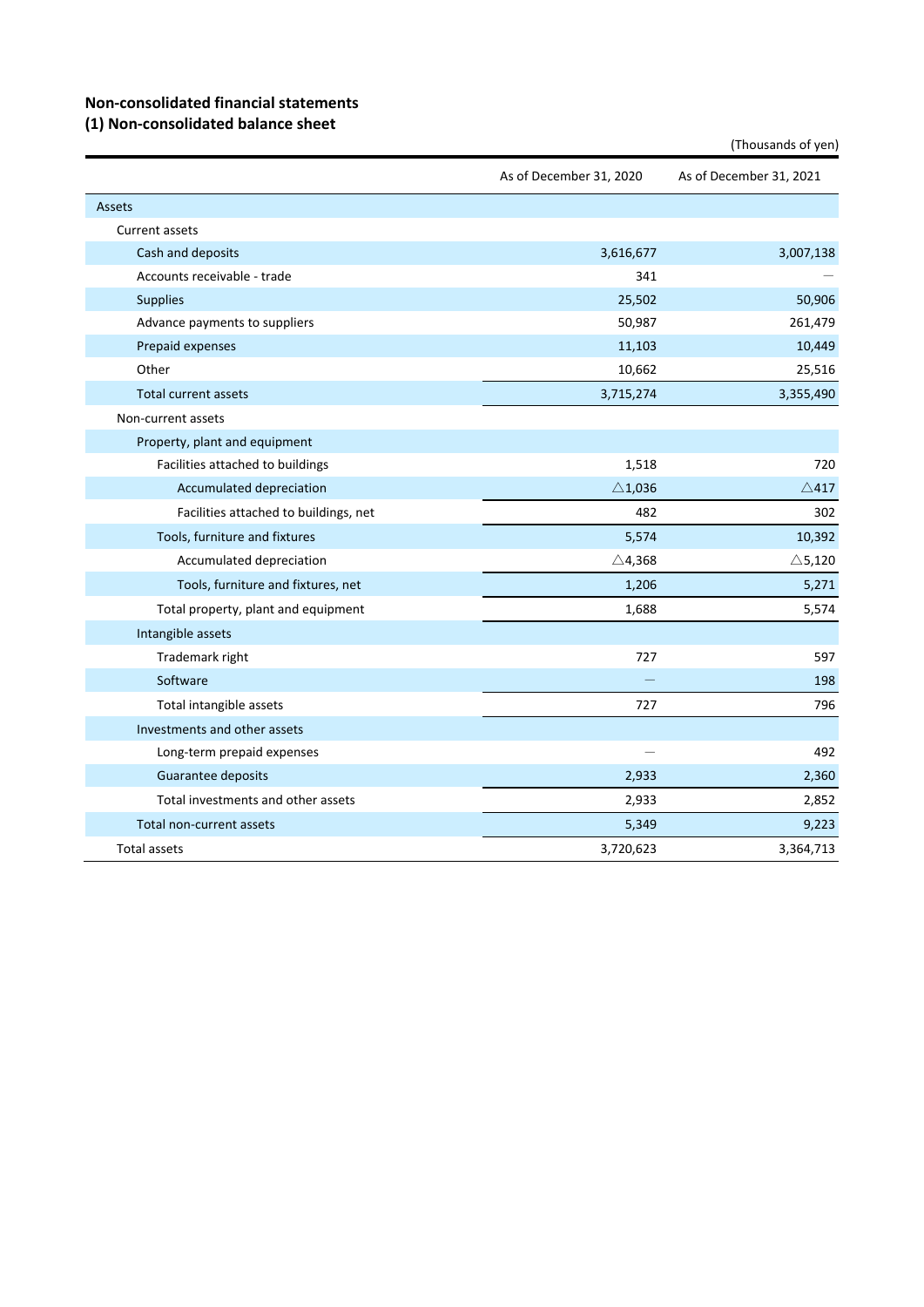|                                   |                         | (Thousands of yen)      |
|-----------------------------------|-------------------------|-------------------------|
|                                   | As of December 31, 2020 | As of December 31, 2021 |
| Liabilities                       |                         |                         |
| <b>Current liabilities</b>        |                         |                         |
| Accounts payable - other          | 74,959                  | 98,332                  |
| Accrued expenses                  | 15,702                  | 34,287                  |
| Income taxes payable              | 21,727                  | 15,694                  |
| Advances received                 | 37,500                  | 39,000                  |
| Deposits received                 | 2,199                   | 1,359                   |
| <b>Total current liabilities</b>  | 152,089                 | 188,674                 |
| <b>Total liabilities</b>          | 152,089                 | 188,674                 |
| Net assets                        |                         |                         |
| Shareholders' equity              |                         |                         |
| Share capital                     | 2,207,410               | 2,350,451               |
| Capital surplus                   |                         |                         |
| Legal capital surplus             | 2,206,410               | 2,349,451               |
| Total capital surplus             | 2,206,410               | 2,349,451               |
| Retained earnings                 |                         |                         |
| Other retained earnings           |                         |                         |
| Retained earnings brought forward | $\triangle$ 845,287     | $\triangle$ 1,527,552   |
| <b>Total retained earnings</b>    | $\triangle$ 845,287     | $\triangle$ 1,527,552   |
| Total shareholders' equity        | 3,568,534               | 3,172,349               |
| Share acquisition rights          |                         | 3,689                   |
| Total net assets                  | 3,568,534               | 3,176,039               |
| Total liabilities and net assets  | 3,720,623               | 3,364,713               |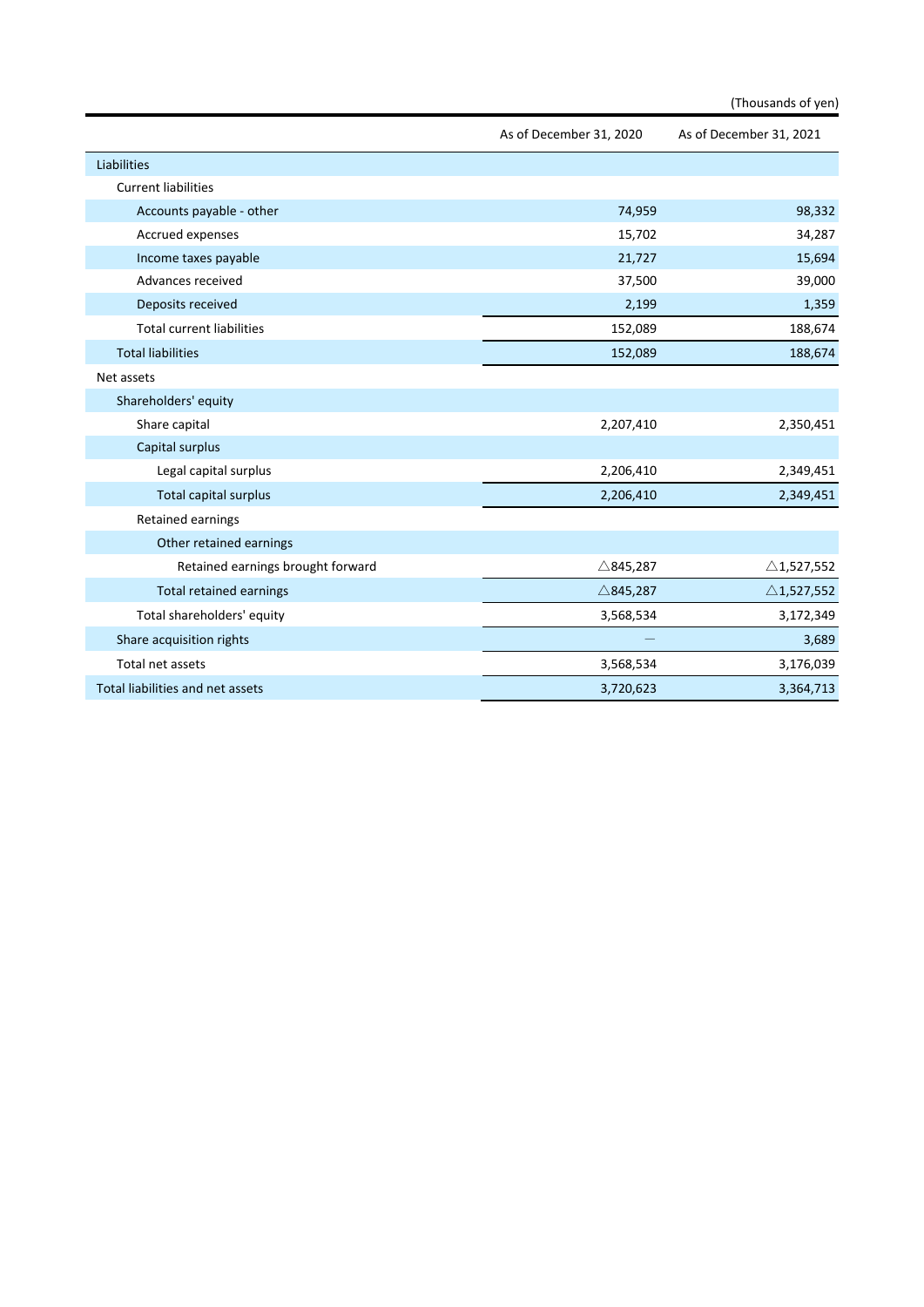# **(2) Non‐consolidated statement of income**

|                                                    |                                        | (Thousands of yen)                     |
|----------------------------------------------------|----------------------------------------|----------------------------------------|
|                                                    | Fiscal year ended<br>December 31, 2020 | Fiscal year ended<br>December 31, 2021 |
| <b>Business revenue</b>                            | 2,970                                  | 126,869                                |
| <b>Business expenses</b>                           |                                        |                                        |
| Cost of business revenue                           | 1,385                                  | 382                                    |
| Research And Development Expenses                  | 363,599                                | 662,112                                |
| Other selling, general and administrative expenses | 202,584                                | 209,419                                |
| <b>Total Business expenses</b>                     | 567,568                                | 871,914                                |
| <b>Operating loss</b>                              | $\triangle$ 564,598                    | $\triangle$ 745,044                    |
| Non-operating income                               |                                        |                                        |
| Interest income                                    | 8                                      | 31                                     |
| Foreign exchange gains                             | 497                                    |                                        |
| Subsidy income                                     | 66,521                                 | 73,333                                 |
| Other                                              | 12                                     | 168                                    |
| Total non-operating income                         | 67,039                                 | 73,532                                 |
| Non-operating expenses                             |                                        |                                        |
| Share issuance costs                               | 7,520                                  | 7,089                                  |
| Foreign exchange losses                            |                                        | 1,052                                  |
| Other                                              |                                        | $\mathbf 0$                            |
| Total non-operating expenses                       | 7,520                                  | 8,142                                  |
| <b>Ordinary loss</b>                               | $\triangle$ 505,080                    | $\triangle$ 679,654                    |
| Loss before income taxes                           | $\triangle$ 505,080                    | $\triangle$ 679,654                    |
| Income taxes - current                             | 2,850                                  | 2,610                                  |
| Loss                                               | $\triangle$ 507,930                    | $\triangle$ 682,265                    |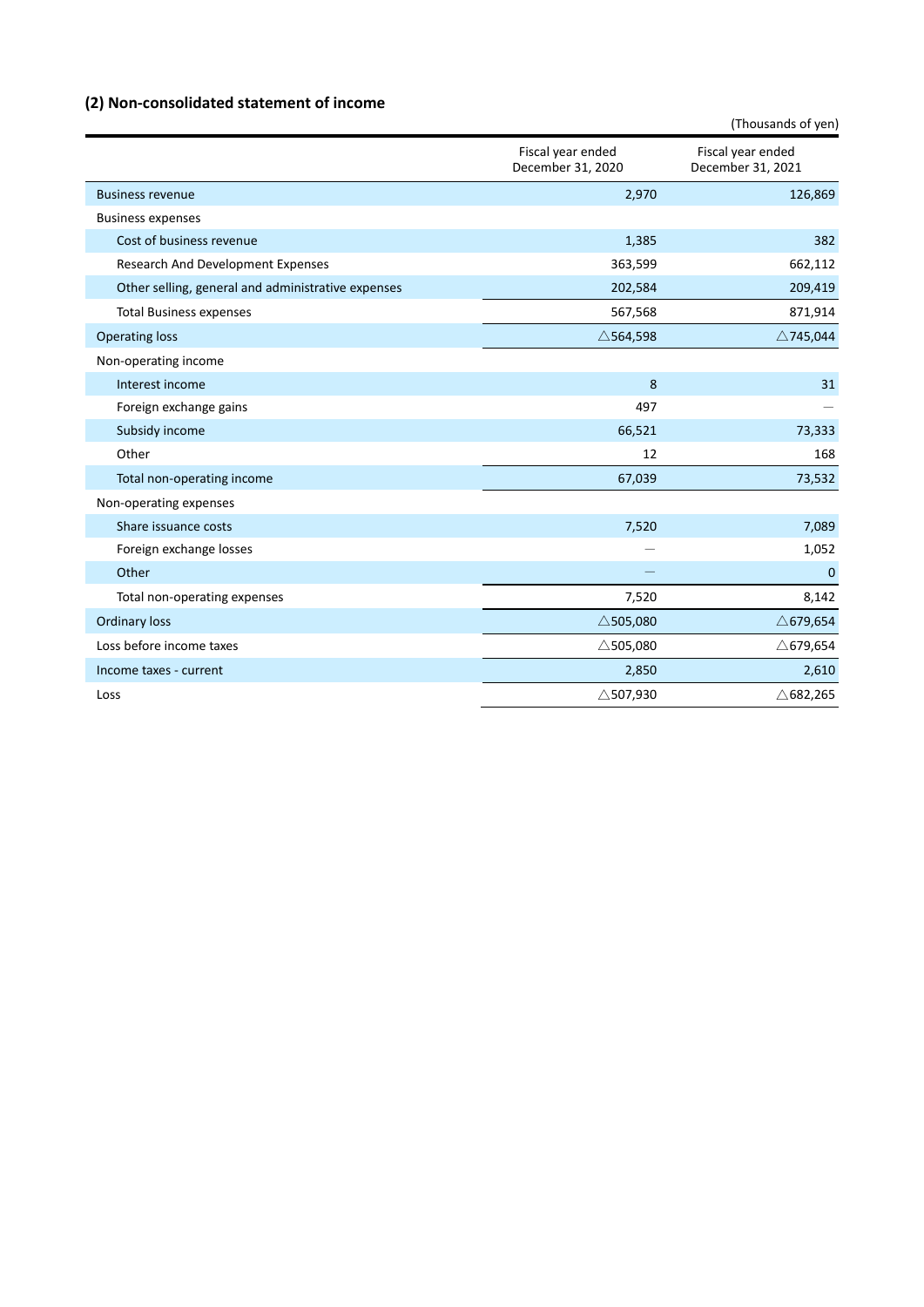### **(3) Non‐consolidated statement of changes in equity Fiscal year ended December 31, 2020**

| (Thousands of yen)                |                      |                          |                          |                                            |                            |                                  |                     |
|-----------------------------------|----------------------|--------------------------|--------------------------|--------------------------------------------|----------------------------|----------------------------------|---------------------|
|                                   | Shareholders' equity |                          |                          |                                            |                            |                                  |                     |
|                                   | Share capital        | Capital surplus          |                          |                                            | Retained earnings          |                                  |                     |
|                                   |                      | Legal capital<br>surplus | Total capital<br>surplus | Other retained<br>earnings                 |                            | Total<br>shareholders'<br>equity | Total net assets    |
|                                   |                      |                          |                          | Retained<br>earnings<br>brought<br>forward | Total retained<br>earnings |                                  |                     |
| Balance at beginning<br>of period | 634,540              | 633,540                  | 633,540                  | $\triangle$ 337,356                        | $\triangle$ 337,356        | 930,723                          | 930,723             |
| Changes during<br>period          |                      |                          |                          |                                            |                            |                                  |                     |
| Issuance of new<br>shares         | 1,572,870            | 1,572,870                | 1,572,870                |                                            |                            | 3,145,741                        | 3,145,741           |
| Loss                              |                      |                          |                          | $\triangle$ 507,930                        | $\triangle$ 507,930        | $\triangle$ 507,930              | $\triangle$ 507,930 |
| Total changes during<br>period    | 1,572,870            | 1,572,870                | 1,572,870                | $\triangle$ 507,930                        | $\triangle$ 507,930        | 2,637,811                        | 2,637,811           |
| Balance at end of<br>period       | 2,207,410            | 2,206,410                | 2,206,410                | $\triangle$ 845,287                        | $\triangle$ 845,287        | 3,568,534                        | 3,568,534           |

### **Fiscal year ended December 31, 2021**

| $\left( \frac{1}{2} \right)$                                  |                 |                          |                          |                                                                             |                               |                                  |                                |                     |
|---------------------------------------------------------------|-----------------|--------------------------|--------------------------|-----------------------------------------------------------------------------|-------------------------------|----------------------------------|--------------------------------|---------------------|
|                                                               |                 | Shareholders' equity     |                          |                                                                             |                               |                                  |                                |                     |
|                                                               | Capital surplus |                          |                          |                                                                             | <b>Retained earnings</b>      |                                  |                                |                     |
|                                                               | Share capital   | Legal capital<br>surplus | Total capital<br>surplus | Other<br>retained<br>earnings<br>Retained<br>earnings<br>brought<br>forward | Total<br>retained<br>earnings | Total<br>shareholders'<br>equity | Share<br>acquisition<br>rights | Total net<br>assets |
| Balance at beginning<br>of period                             | 2,207,410       | 2,206,410                | 2,206,410                | $\triangle$ 845,287                                                         | $\triangle$ 845,287           | 3,568,534                        | —                              | 3,568,534           |
| Changes during<br>period                                      |                 |                          |                          |                                                                             |                               |                                  |                                |                     |
| Issuance of new<br>shares                                     | 143,040         | 143,040                  | 143,040                  |                                                                             |                               | 286,080                          |                                | 286,080             |
| Loss                                                          |                 |                          |                          | $\triangle$ 682,265                                                         | $\triangle$ 682,265           | $\triangle$ 682,265              |                                | $\triangle$ 682,265 |
| Net changes in<br>items other than<br>shareholders'<br>equity |                 |                          |                          |                                                                             |                               |                                  | 3,689                          | 3,689               |
| Total changes during<br>period                                | 143,040         | 143,040                  | 143,040                  | $\triangle$ 682,265                                                         | $\triangle$ 682,265           | $\triangle$ 396,184              | 3,689                          | $\triangle$ 392,494 |
| Balance at end of<br>period                                   | 2,350,451       | 2,349,451                | 2,349,451                | $\triangle$ 1,527,552                                                       | $\triangle$ 1,527,552         | 3,172,349                        | 3,689                          | 3,176,039           |

(Thousands of yen)